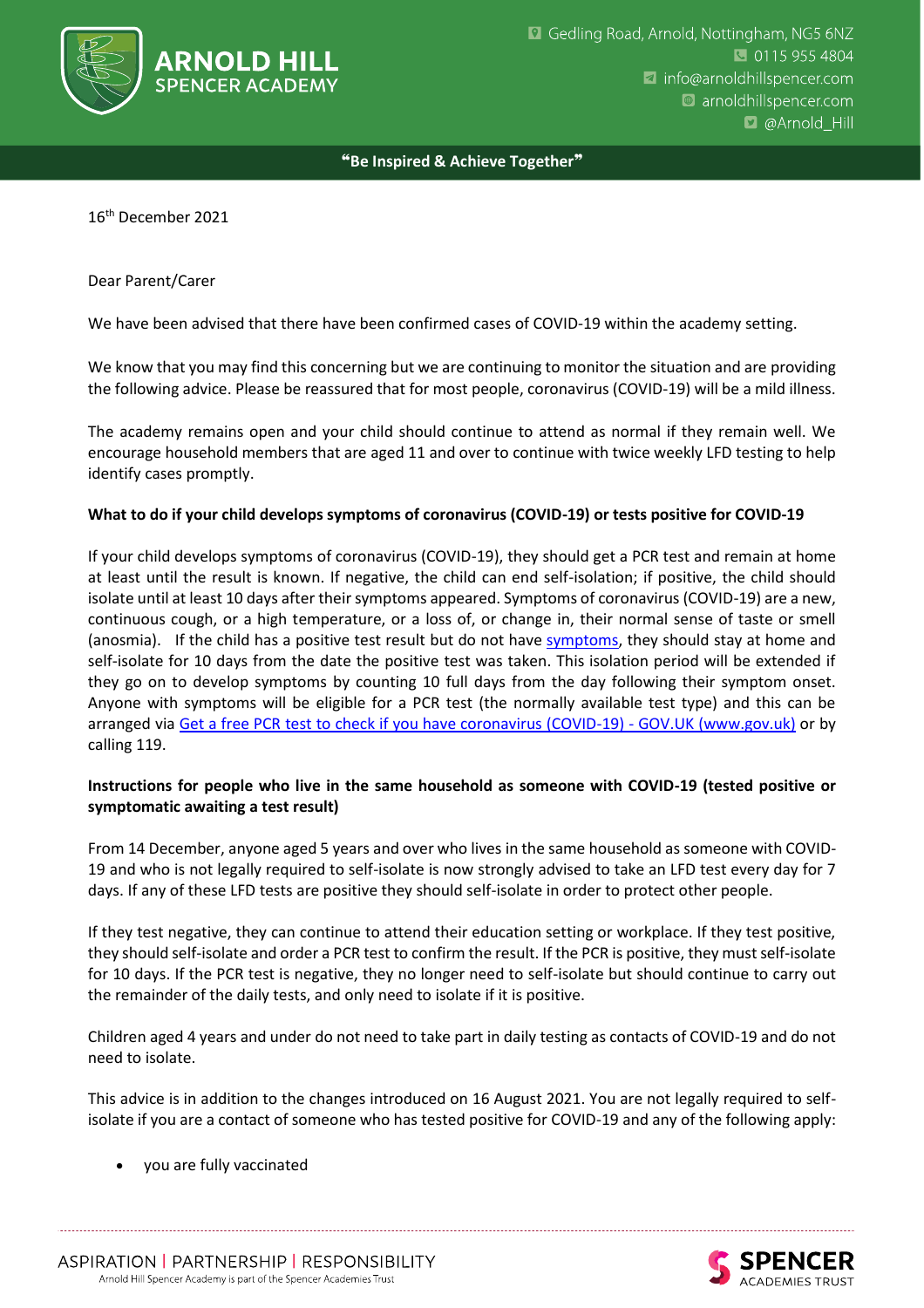- you are below the age of 18 years 6 months
- you have taken part in or are currently part of an approved COVID-19 vaccine trial
- you are not able to get vaccinated for medical reasons

Fully vaccinated means that you have been vaccinated with an MHRA approved COVID-19 vaccine in the UK, and at least 14 days have passed since you received the recommended doses of that vaccine.

NHS Test and Trace will contact you to let you know that you have been identified as a contact and check whether you are legally required to self-isolate. If you are not legally required to self-isolate, you will be provided with advice on testing and given guidance on preventing the spread of COVID-19.

**Any member of the household who is aged 18 years and 6 months or over and has only received one dose of COVID-19 vaccine or has not received any dose of the COVID-19 vaccination will still be required to selfisolate as household contact of a someone with COVID-19 symptoms awaiting testing and someone who has tested positive for COVID-19.** Please read the [stay at home guidance](https://www.gov.uk/government/publications/covid-19-stay-at-home-guidance) which provides information on this.

Household members who are not exempt from isolation as close contacts should not go to work, school/college/childcare/education setting or public areas, and exercise should be taken within the home. If you require help with buying groceries, other shopping or picking up medication, or walking a dog, you should ask friends or family. Alternatively, you can order your shopping online and medication by phone or online. Household members staying at home for 10 days will greatly reduce the overall amount of infection the household could pass on to others in the community.

You could be fined if you do not self-isolate following a notification by NHS Test and Trace. You may be entitled to a one-off payment of £500 through the [NHS Test and Trace Support Payment scheme](https://www.gov.uk/government/publications/test-and-trace-support-payment-scheme-claiming-financial-support/claiming-financial-support-under-the-test-and-trace-support-payment-scheme) if you are required to stay at home and self-isolate or you are the parent or guardian of a child who has been told to self-isolate.

Those who are [clinically extremely vulnerable](https://www.gov.uk/government/publications/guidance-on-shielding-and-protecting-extremely-vulnerable-persons-from-covid-19/guidance-on-shielding-and-protecting-extremely-vulnerable-persons-from-covid-19) should be supported to minimise their contact with other people in the household during this period, regardless of whether others have symptoms or not.

### **Instructions for household contacts who are not required to self-isolate from 14 December**

Even if you are vaccinated, you can still be infected with COVID-19 and pass it on to others. If you are identified as a contact of someone with COVID-19 but you are not required to self-isolate, you can help protect others by following the [guidance on how to stay safe and help prevent the spread.](https://www.gov.uk/guidance/covid-19-coronavirus-restrictions-what-you-can-and-cannot-do#keeping-yourself-and-others-safe) As well as taking daily LFD tests for 7 days, you may also consider:

- limiting close contact with other people outside your household, especially in enclosed spaces
- wearing a face covering for those aged 11 and over in crowded places such as school/college/public transport
- limiting contact with anyone who is clinically extremely vulnerable

If you are a health or social care worker or a student undertaking a work placement who has been identified as a household contact and are exempt from self-isolation, there is [additional guidance available](https://www.gov.uk/government/publications/covid-19-management-of-exposed-healthcare-workers-and-patients-in-hospital-settings/covid-19-management-of-exposed-healthcare-workers-and-patients-in-hospital-settings) that you should follow to reduce the risk of spread of COVID-19 in these settings.